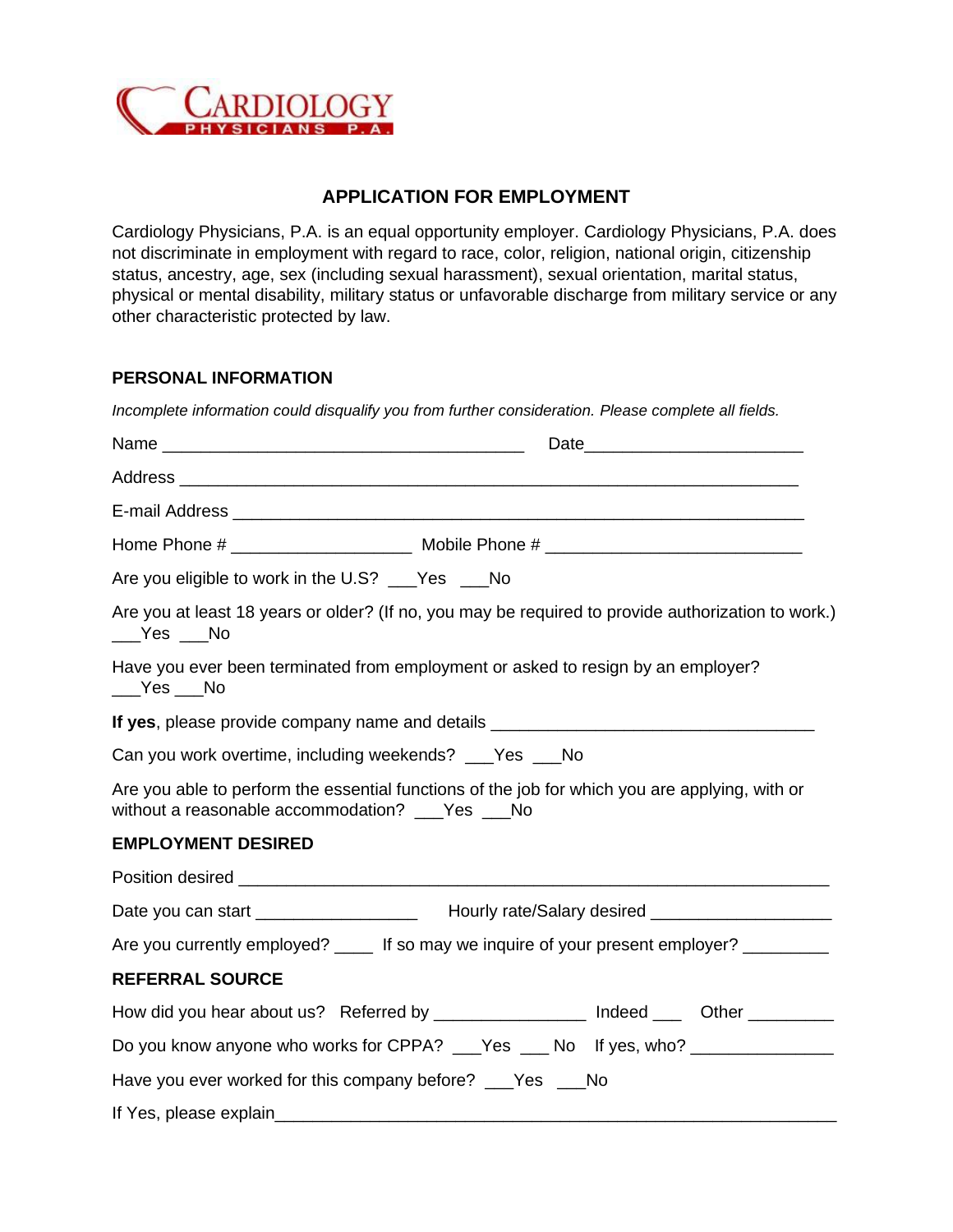| <b>EDUCATION</b>                | Name and location of school | <b>Degree</b><br><b>Received</b> | <b>Subjects</b><br><b>Studied/Major</b> |
|---------------------------------|-----------------------------|----------------------------------|-----------------------------------------|
| High School                     |                             |                                  |                                         |
| College or University           |                             |                                  |                                         |
| Technical, Business or<br>Other |                             |                                  |                                         |

**EMPLOYMENT HISTORY** Include your last seven (7) years of employment history, including periods of unemployment, starting with the most recent and working backwards in time.

| From                           | To | <b>Employer Name</b>                                            | Telephone |
|--------------------------------|----|-----------------------------------------------------------------|-----------|
|                                |    |                                                                 |           |
| Job Title                      |    | Address                                                         |           |
| Immediate supervisor and title |    | Summarize the nature of work performed and job responsibilities |           |
| Reason for leaving             |    |                                                                 |           |

| From                                                                                              | To | Employer | Telephone |
|---------------------------------------------------------------------------------------------------|----|----------|-----------|
|                                                                                                   |    |          |           |
| Job Title                                                                                         |    | Address  |           |
| Immediate supervisor and title<br>Summarize the nature of work performed and job responsibilities |    |          |           |
| Reason for leaving                                                                                |    |          |           |

| From                           | To | Employer                                                        | Telephone |
|--------------------------------|----|-----------------------------------------------------------------|-----------|
| Job Title                      |    | <b>Address</b>                                                  |           |
| Immediate supervisor and title |    | Summarize the nature of work performed and job responsibilities |           |
| Reason for leaving             |    |                                                                 |           |